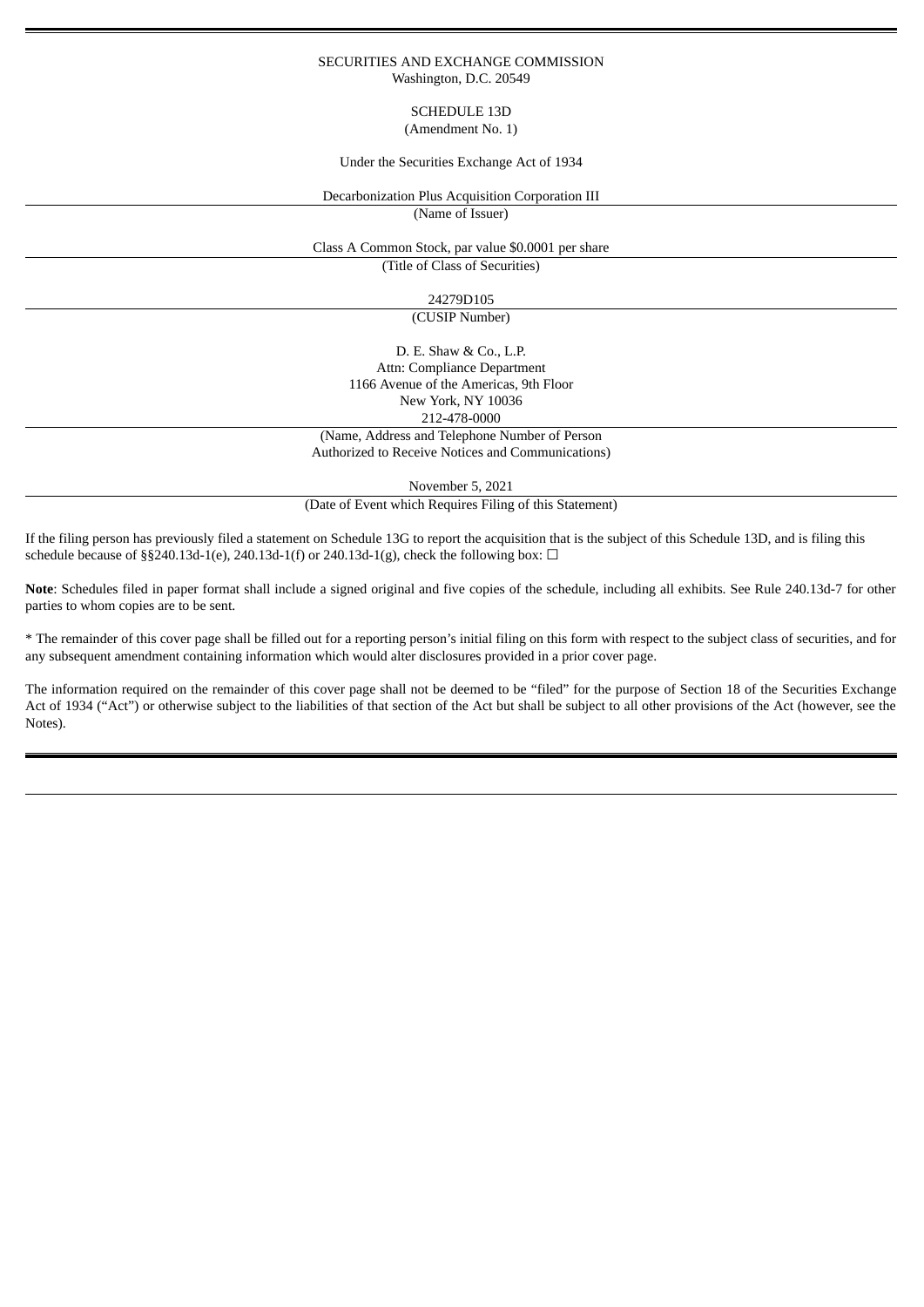# **SCHEDULE 13D**

| <b>CUSIP No. 24279D105</b>          |                                                                                                   |                                       |                                             |                   |  |
|-------------------------------------|---------------------------------------------------------------------------------------------------|---------------------------------------|---------------------------------------------|-------------------|--|
| $\mathbf{1}$                        | NAME OF REPORTING PERSON                                                                          |                                       |                                             |                   |  |
|                                     |                                                                                                   | D. E. Shaw Valence Portfolios, L.L.C. |                                             |                   |  |
| $\overline{2}$                      | CHECK THE APPROPRIATE BOX IF A MEMBER OF A GROUP                                                  |                                       |                                             |                   |  |
|                                     |                                                                                                   |                                       |                                             | (a) $\Box$<br>(b) |  |
| $\mathbf{3}$                        | <b>SEC USE ONLY</b>                                                                               |                                       |                                             |                   |  |
| $\overline{\mathbf{4}}$             | <b>SOURCE OF FUNDS (See Instructions)</b>                                                         |                                       |                                             |                   |  |
|                                     | <b>WC</b>                                                                                         |                                       |                                             |                   |  |
| 5                                   | CHECK IF DISCLOSURE OF LEGAL PROCEEDINGS IS REQUIRED PURSUANT TO ITEMS 2(d) or 2(e)<br>$\Box$     |                                       |                                             |                   |  |
| $6\phantom{1}$                      |                                                                                                   |                                       | CITIZENSHIP OR PLACE OF ORGANIZATION        |                   |  |
|                                     | Delaware                                                                                          |                                       |                                             |                   |  |
|                                     |                                                                                                   | 7                                     | <b>SOLE VOTING POWER</b>                    |                   |  |
| <b>NUMBER</b>                       |                                                                                                   |                                       | $\overline{0}$                              |                   |  |
| OF SHARES                           |                                                                                                   | 8                                     | <b>SHARED VOTING POWER</b>                  |                   |  |
| <b>BENEFICIALLY</b><br><b>OWNED</b> |                                                                                                   |                                       | 1,791,470                                   |                   |  |
|                                     | BY EACH<br>$\mathbf{q}$                                                                           |                                       | <b>SOLE DISPOSITIVE POWER</b>               |                   |  |
| <b>REPORTING</b><br>PERSON WITH     |                                                                                                   |                                       | $\overline{0}$                              |                   |  |
|                                     |                                                                                                   | 10                                    | SHARED DISPOSITIVE POWER                    |                   |  |
|                                     |                                                                                                   |                                       |                                             |                   |  |
| 11                                  | 1,791,470<br>AGGREGATE AMOUNT BENEFICIALLY OWNED BY EACH REPORTING PERSON                         |                                       |                                             |                   |  |
|                                     |                                                                                                   |                                       |                                             |                   |  |
| 12                                  | 1,791,470<br>CHECK IF THE AGGREGATE AMOUNT IN ROW (11) EXCLUDES CERTAIN SHARES (SEE INSTRUCTIONS) |                                       |                                             |                   |  |
|                                     |                                                                                                   |                                       |                                             | $\Box$            |  |
| 13                                  | PERCENT OF CLASS REPRESENTED BY AMOUNT IN ROW (11)                                                |                                       |                                             |                   |  |
|                                     | 4.09%                                                                                             |                                       |                                             |                   |  |
| 14                                  |                                                                                                   |                                       | TYPE OF REPORTING PERSON (SEE INSTRUCTIONS) |                   |  |
|                                     | 00                                                                                                |                                       |                                             |                   |  |
|                                     |                                                                                                   |                                       |                                             |                   |  |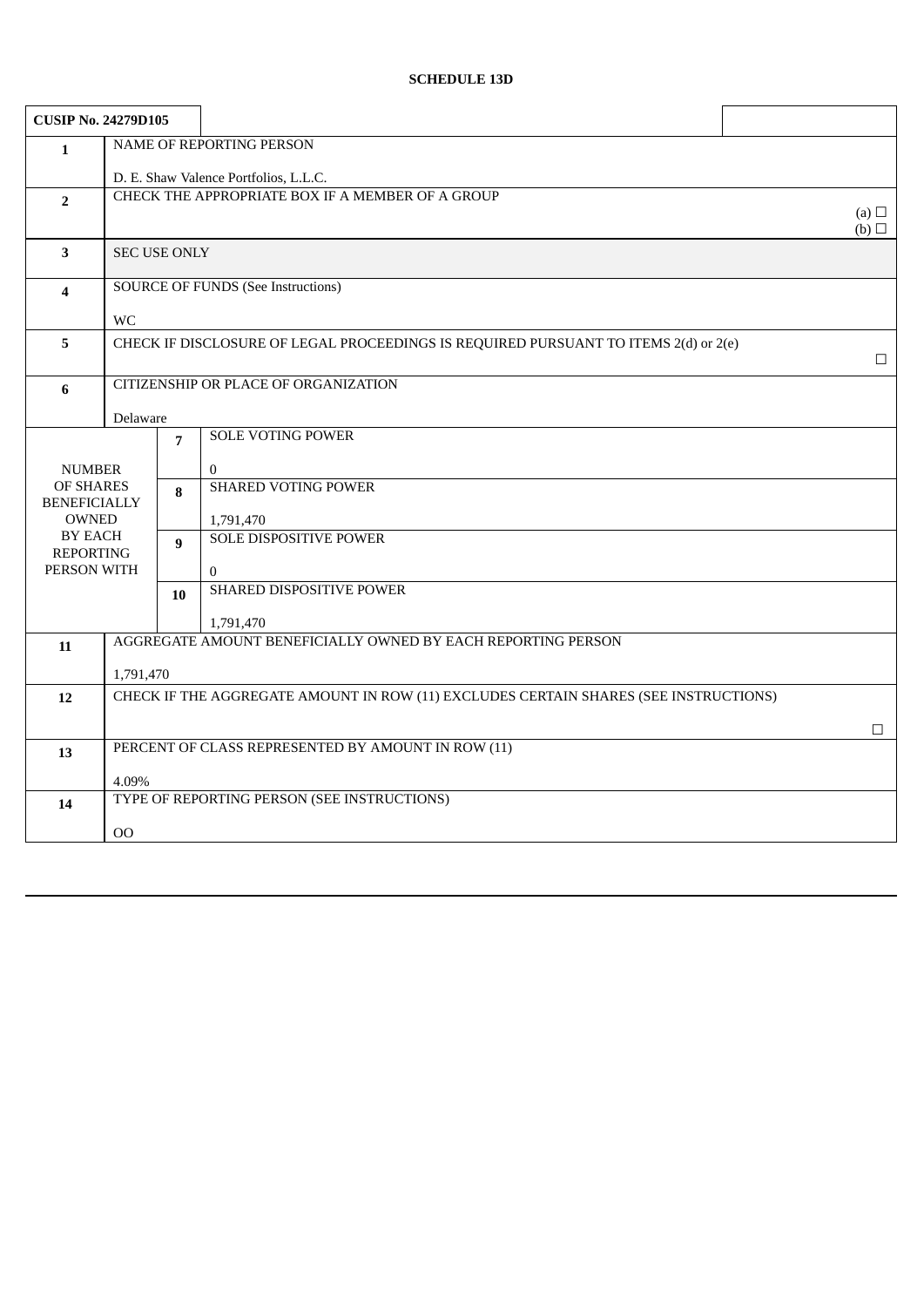| <b>CUSIP No. 24279D105</b>     |                                                                                               |                          |                                             |        |  |  |
|--------------------------------|-----------------------------------------------------------------------------------------------|--------------------------|---------------------------------------------|--------|--|--|
| $\mathbf{1}$                   | NAME OF REPORTING PERSON                                                                      |                          |                                             |        |  |  |
|                                |                                                                                               | D. E. Shaw & Co., L.L.C. |                                             |        |  |  |
| $\overline{2}$                 | CHECK THE APPROPRIATE BOX IF A MEMBER OF A GROUP<br>(a) $\Box$                                |                          |                                             |        |  |  |
|                                |                                                                                               | (b)                      |                                             |        |  |  |
| $\mathbf{3}$                   | <b>SEC USE ONLY</b>                                                                           |                          |                                             |        |  |  |
| $\overline{\mathbf{4}}$        | <b>SOURCE OF FUNDS (See Instructions)</b>                                                     |                          |                                             |        |  |  |
|                                |                                                                                               |                          |                                             |        |  |  |
|                                | AF                                                                                            |                          |                                             |        |  |  |
| 5                              | CHECK IF DISCLOSURE OF LEGAL PROCEEDINGS IS REQUIRED PURSUANT TO ITEMS 2(d) or 2(e)<br>$\Box$ |                          |                                             |        |  |  |
| 6                              | <b>CITIZENSHIP OR PLACE OF ORGANIZATION</b>                                                   |                          |                                             |        |  |  |
|                                | Delaware                                                                                      |                          |                                             |        |  |  |
|                                |                                                                                               | $\overline{7}$           | <b>SOLE VOTING POWER</b>                    |        |  |  |
|                                |                                                                                               |                          | $\overline{0}$                              |        |  |  |
| <b>NUMBER</b><br>OF SHARES     |                                                                                               | 8                        | <b>SHARED VOTING POWER</b>                  |        |  |  |
| <b>BENEFICIALLY</b>            |                                                                                               |                          | 2,184,557                                   |        |  |  |
| <b>OWNED</b><br><b>BY EACH</b> |                                                                                               | 9                        | <b>SOLE DISPOSITIVE POWER</b>               |        |  |  |
| <b>REPORTING</b>               |                                                                                               |                          | $\Omega$                                    |        |  |  |
| PERSON WITH                    |                                                                                               | 10                       | SHARED DISPOSITIVE POWER                    |        |  |  |
|                                |                                                                                               |                          | 2,184,557                                   |        |  |  |
| 11                             | AGGREGATE AMOUNT BENEFICIALLY OWNED BY EACH REPORTING PERSON                                  |                          |                                             |        |  |  |
|                                | 2,184,557                                                                                     |                          |                                             |        |  |  |
| 12                             | CHECK IF THE AGGREGATE AMOUNT IN ROW (11) EXCLUDES CERTAIN SHARES (SEE INSTRUCTIONS)          |                          |                                             |        |  |  |
|                                |                                                                                               |                          |                                             | $\Box$ |  |  |
| 13                             | PERCENT OF CLASS REPRESENTED BY AMOUNT IN ROW (11)                                            |                          |                                             |        |  |  |
|                                | 4.99%                                                                                         |                          |                                             |        |  |  |
| 14                             |                                                                                               |                          | TYPE OF REPORTING PERSON (SEE INSTRUCTIONS) |        |  |  |
|                                | $00\,$                                                                                        |                          |                                             |        |  |  |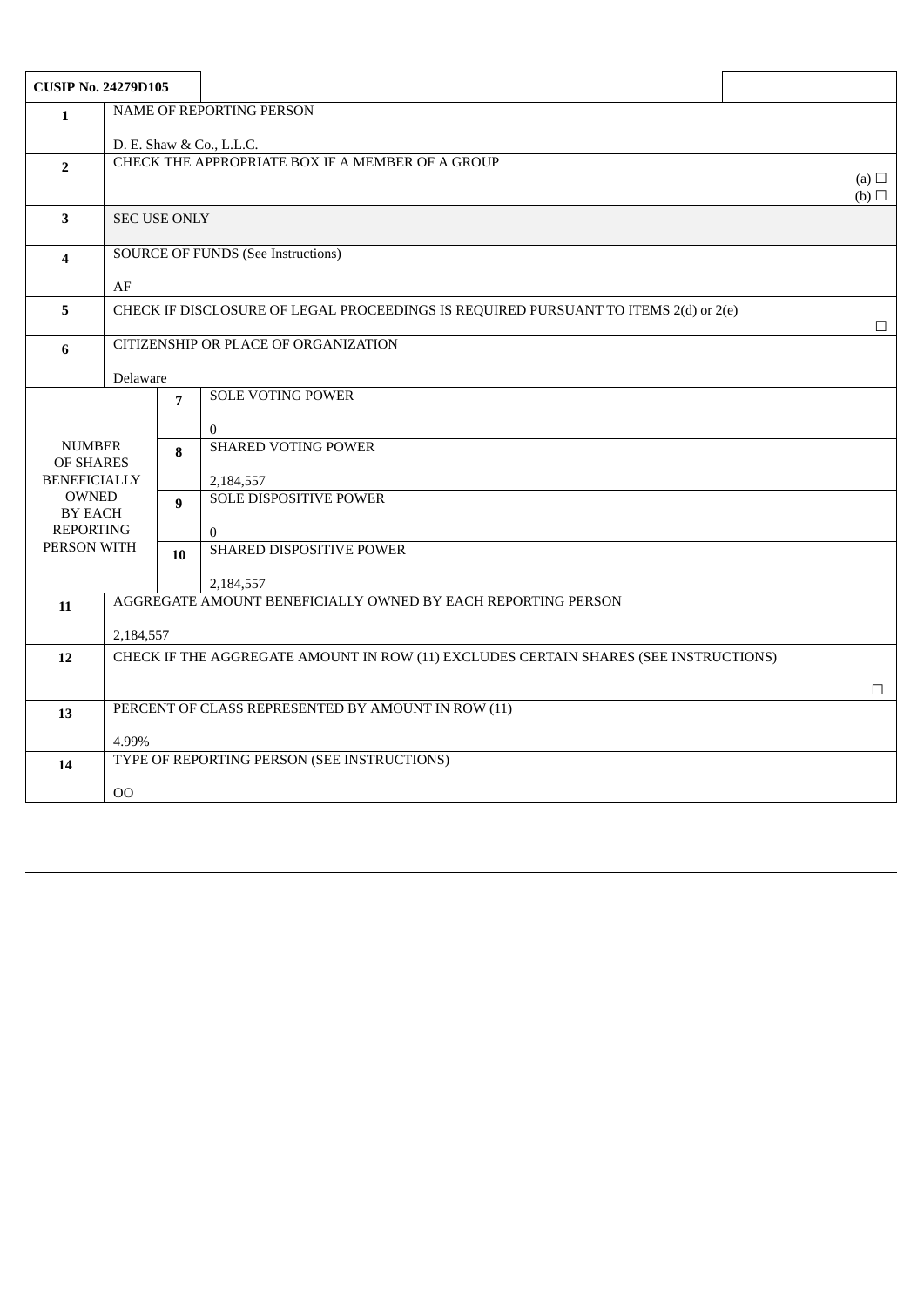| <b>CUSIP No. 24279D105</b>         |                                                                                                |                |                                                                                     |        |  |
|------------------------------------|------------------------------------------------------------------------------------------------|----------------|-------------------------------------------------------------------------------------|--------|--|
| $\mathbf{1}$                       | <b>NAME OF REPORTING PERSON</b>                                                                |                |                                                                                     |        |  |
|                                    | D. E. Shaw & Co., L.P.                                                                         |                |                                                                                     |        |  |
| $\overline{2}$                     | CHECK THE APPROPRIATE BOX IF A MEMBER OF A GROUP<br>(a) $\Box$                                 |                |                                                                                     |        |  |
|                                    | $(b)$ $\square$                                                                                |                |                                                                                     |        |  |
| $\overline{\mathbf{3}}$            | <b>SEC USE ONLY</b>                                                                            |                |                                                                                     |        |  |
| $\overline{\mathbf{4}}$            | <b>SOURCE OF FUNDS (See Instructions)</b>                                                      |                |                                                                                     |        |  |
|                                    |                                                                                                |                |                                                                                     |        |  |
| 5                                  | AF                                                                                             |                | CHECK IF DISCLOSURE OF LEGAL PROCEEDINGS IS REQUIRED PURSUANT TO ITEMS 2(d) or 2(e) |        |  |
|                                    |                                                                                                |                |                                                                                     | $\Box$ |  |
| 6                                  |                                                                                                |                | CITIZENSHIP OR PLACE OF ORGANIZATION                                                |        |  |
|                                    | <b>United States</b>                                                                           |                |                                                                                     |        |  |
|                                    |                                                                                                | $\overline{7}$ | <b>SOLE VOTING POWER</b>                                                            |        |  |
| <b>NUMBER</b>                      |                                                                                                |                | $\mathbf{0}$                                                                        |        |  |
| OF SHARES<br><b>BENEFICIALLY</b>   |                                                                                                | 8              | <b>SHARED VOTING POWER</b>                                                          |        |  |
| <b>OWNED</b>                       |                                                                                                |                | 2,184,557                                                                           |        |  |
| <b>BY EACH</b><br><b>REPORTING</b> |                                                                                                | 9              | <b>SOLE DISPOSITIVE POWER</b>                                                       |        |  |
| PERSON WITH                        |                                                                                                |                | $\overline{0}$                                                                      |        |  |
|                                    |                                                                                                | 10             | SHARED DISPOSITIVE POWER                                                            |        |  |
|                                    |                                                                                                |                | 2,184,557                                                                           |        |  |
| 11                                 | AGGREGATE AMOUNT BENEFICIALLY OWNED BY EACH REPORTING PERSON                                   |                |                                                                                     |        |  |
|                                    | 2,184,557                                                                                      |                |                                                                                     |        |  |
| 12                                 | CHECK IF THE AGGREGATE AMOUNT IN ROW (11) EXCLUDES CERTAIN SHARES (SEE INSTRUCTIONS)<br>$\Box$ |                |                                                                                     |        |  |
| 13                                 |                                                                                                |                | PERCENT OF CLASS REPRESENTED BY AMOUNT IN ROW (11)                                  |        |  |
|                                    | 4.99%                                                                                          |                |                                                                                     |        |  |
| 14                                 |                                                                                                |                | TYPE OF REPORTING PERSON (SEE INSTRUCTIONS)                                         |        |  |
|                                    | IA, PN                                                                                         |                |                                                                                     |        |  |
|                                    |                                                                                                |                |                                                                                     |        |  |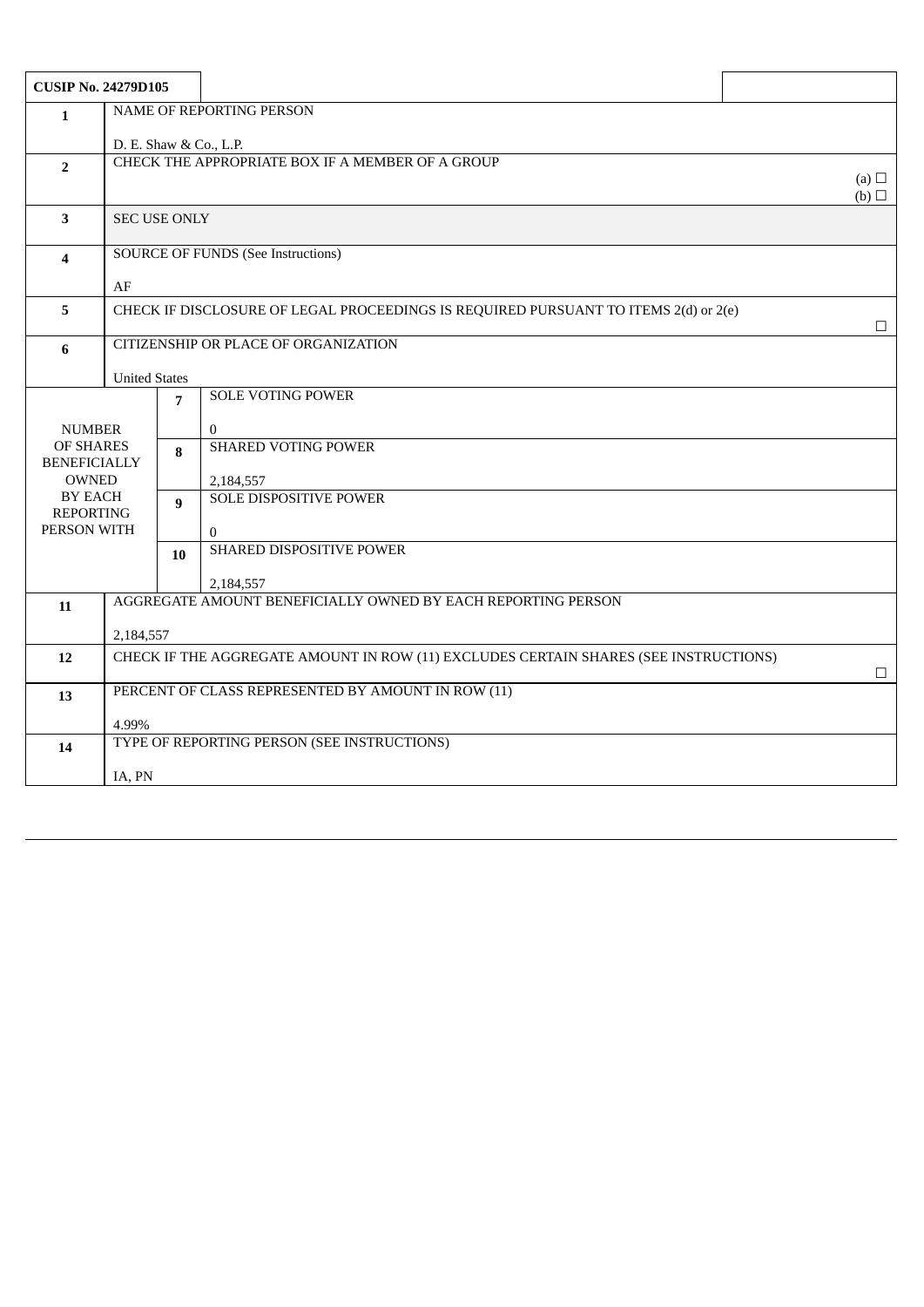| <b>CUSIP No. 24279D105</b> |                                                                                      |                                      |                                                              |                               |  |
|----------------------------|--------------------------------------------------------------------------------------|--------------------------------------|--------------------------------------------------------------|-------------------------------|--|
| $\mathbf{1}$               | NAME OF REPORTING PERSON                                                             |                                      |                                                              |                               |  |
|                            | David E. Shaw                                                                        |                                      |                                                              |                               |  |
| $\overline{2}$             | CHECK THE APPROPRIATE BOX IF A MEMBER OF A GROUP                                     |                                      |                                                              |                               |  |
|                            |                                                                                      |                                      |                                                              | (a) $\Box$<br>$(b)$ $\square$ |  |
| 3                          | <b>SEC USE ONLY</b>                                                                  |                                      |                                                              |                               |  |
| $\boldsymbol{4}$           | <b>SOURCE OF FUNDS (See Instructions)</b>                                            |                                      |                                                              |                               |  |
|                            | AF                                                                                   |                                      |                                                              |                               |  |
| 5                          | CHECK IF DISCLOSURE OF LEGAL PROCEEDINGS IS REQUIRED PURSUANT TO ITEMS 2(d) or 2(e)  |                                      |                                                              |                               |  |
|                            |                                                                                      |                                      |                                                              | $\Box$                        |  |
| 6                          |                                                                                      | CITIZENSHIP OR PLACE OF ORGANIZATION |                                                              |                               |  |
|                            | Delaware                                                                             |                                      |                                                              |                               |  |
|                            |                                                                                      | 7                                    | <b>SOLE VOTING POWER</b>                                     |                               |  |
|                            |                                                                                      |                                      | $\overline{0}$                                               |                               |  |
| <b>NUMBER</b><br>OF SHARES |                                                                                      | 8                                    | <b>SHARED VOTING POWER</b>                                   |                               |  |
| <b>BENEFICIALLY</b>        |                                                                                      |                                      | 2,184,557                                                    |                               |  |
| <b>OWNED</b><br>BY EACH    |                                                                                      | $\mathbf{q}$                         | SOLE DISPOSITIVE POWER                                       |                               |  |
| <b>REPORTING</b>           |                                                                                      |                                      | $\Omega$                                                     |                               |  |
| PERSON WITH                |                                                                                      | 10                                   | SHARED DISPOSITIVE POWER                                     |                               |  |
|                            |                                                                                      |                                      | 2,184,557                                                    |                               |  |
| 11                         |                                                                                      |                                      | AGGREGATE AMOUNT BENEFICIALLY OWNED BY EACH REPORTING PERSON |                               |  |
|                            | 2,184,557                                                                            |                                      |                                                              |                               |  |
| 12                         | CHECK IF THE AGGREGATE AMOUNT IN ROW (11) EXCLUDES CERTAIN SHARES (SEE INSTRUCTIONS) |                                      |                                                              | $\Box$                        |  |
| 13                         | PERCENT OF CLASS REPRESENTED BY AMOUNT IN ROW (11)                                   |                                      |                                                              |                               |  |
|                            | 4.99%                                                                                |                                      |                                                              |                               |  |
| 14                         |                                                                                      |                                      | TYPE OF REPORTING PERSON (SEE INSTRUCTIONS)                  |                               |  |
|                            | $\ensuremath{\text{IN}}$                                                             |                                      |                                                              |                               |  |
|                            |                                                                                      |                                      |                                                              |                               |  |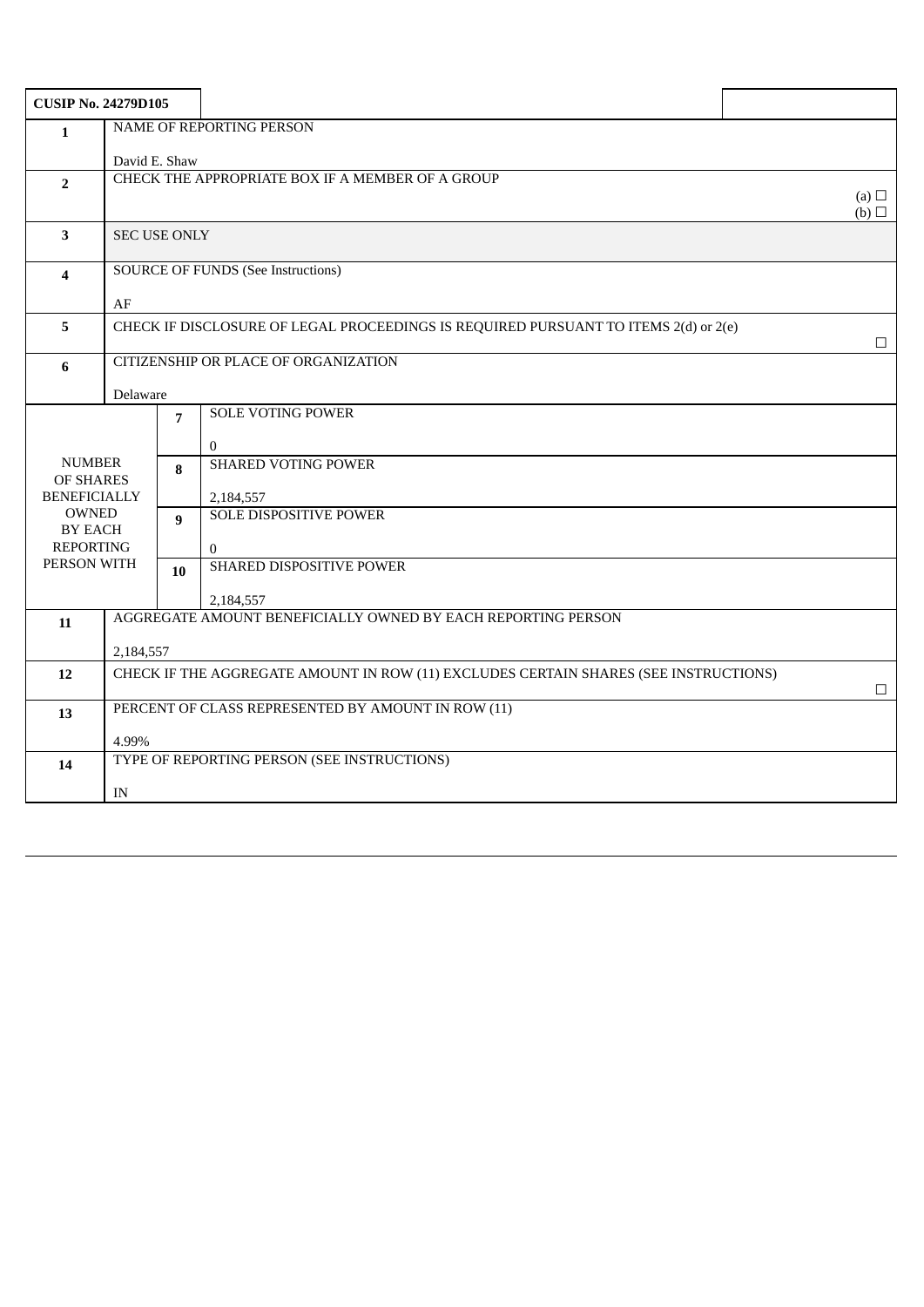## **Introductory Note**

This Amendment No. 1 to Schedule 13D is filed by and on behalf of each of the Reporting Persons to amend and supplement the Schedule 13D related to the Class A Common Stock, par value \$0.0001 per share, of Decarbonization Plus Acquisition Corporation III (the "Issuer"), previously filed by the Reporting Persons with the Securities and Exchange Commission (the "SEC") on August 2, 2021 (as amended, the "Schedule 13D"). Each capitalized term used and not defined herein shall have the meaning assigned to such term in the Schedule 13D. Except as provided herein, each Item of the Schedule 13D remains unchanged.

#### **Item 5. Interest in Securities of the Issuer**

Item 5 of the Schedule 13D is hereby amended and supplemented as follows:

(a), (b) Based upon the Issuer's Form S-4/A filed with the SEC on November 2, 2021, there were 43,710,000 Common Shares issued and outstanding as of October 29, 2021. The 1,791,470 Common Shares beneficially owned by Valence (the "Valence Shares") represent approximately 4.09% of the Common Shares issued and outstanding. The 393,087 Common Shares beneficially owned by Oculus (the "Oculus Shares") represent approximately 0.89% of the Common Shares issued and outstanding.

DESCO LLC, as the manager of Oculus and Valence, may be deemed to have the shared power to vote or direct the vote of (and the shared power to dispose or direct the disposition of) the Valence Shares and the Oculus Shares (collectively, the "Subject Shares").

DESCO LP, as the investment adviser of Valence and Oculus, may be deemed to have the shared power to vote or direct the vote of (and the shared power to dispose or direct the disposition of) the Subject Shares. On November 10, 2021, the Reporting Persons beneficially owned 4.99% of the outstanding shares. Neither DESCO LP nor DESCO LLC owns any of the Subject Shares directly, and each of DESCO LP and DESCO LLC disclaims beneficial ownership of the Subject Shares.

David E. Shaw does not own any shares directly. By virtue of David E. Shaw's position as President and sole shareholder of DESCO Inc., which is the general partner of DESCO LP, which in turn is the investment adviser of Valence and Oculus, and by virtue of David E. Shaw's position as President and sole shareholder of DESCO II Inc., which is the managing member of DESCO LLC, which in turn is the manager of Valence and Oculus, David E. Shaw may be deemed to have the shared power to vote or direct the vote of, and the shared power to dispose or direct the disposition of, the Subject Shares as described above and, therefore, David E. Shaw may be deemed to be the beneficial owner of the Subject Shares. David E. Shaw disclaims beneficial ownership of the Subject Shares.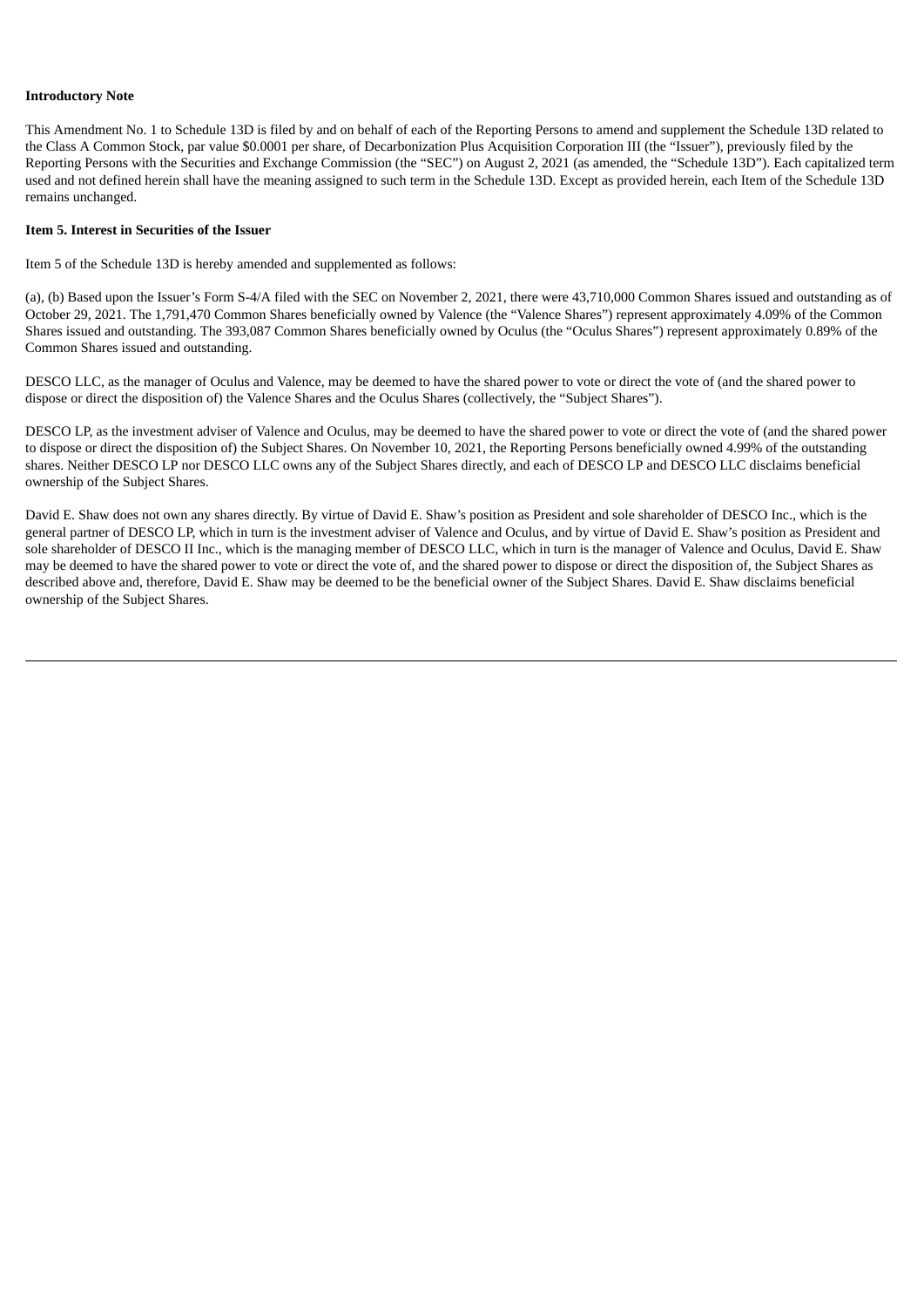As of November 10, 2021, neither any Reporting Person nor, to the best knowledge of any Reporting Person, any of the persons set forth in Item 2, owned any Common Shares other than those set forth in Item 5.

(c) The trading dates, number of Common Shares purchased or sold, and the price per share for all transactions by the Reporting Persons (or certain entities affiliated with the Reporting Persons) in the Common Shares from September 11, 2021 through November 10, 2021, which were all brokered transactions, are set forth below:

| <b>Name</b> | <b>Date</b> | Price per Share <sup>1</sup> | <b>Number of Shares Purchased/(Sold)</b> |
|-------------|-------------|------------------------------|------------------------------------------|
| Oculus      | 10/27/2021  | $$10.5394^2$                 | (5,200)                                  |
| Valence     | 10/27/2021  | \$10.5411 <sup>2</sup>       | (15, 505)                                |
| Oculus      | 10/28/2021  | $$11.1015^3$                 | (19,689)                                 |
| Valence     | 10/28/2021  | \$11.09284                   | (63, 465)                                |
| Oculus      | 10/29/2021  | \$11.9408 <sup>5</sup>       | (31,063)                                 |
| Oculus      | 10/29/2021  | \$12.33376                   | (848)                                    |
| Valence     | 10/29/2021  | $$11.9115^7$                 | (120, 912)                               |
| Valence     | 10/29/2021  | $$12.3214^8$                 | (5,226)                                  |
| Oculus      | 11/2/2021   | \$12.66979                   | (4,100)                                  |
| Valence     | 11/2/2021   | $$12.6709^{10}$              | (12, 135)                                |
| Oculus      | 11/5/2021   | \$11.4207                    | (41, 855)                                |
| Valence     | 11/5/2021   | \$11.4207                    | (190, 745)                               |
| Oculus      | 11/8/2021   | \$12,2862                    | (41, 855)                                |
| Valence     | 11/8/2021   | \$12,2862                    | (190, 745)                               |
| Oculus      | 11/9/2021   | \$11.6413                    | (41, 855)                                |
| Valence     | 11/9/2021   | \$11.6413                    | (190, 745)                               |
| Oculus      | 11/10/2021  | \$11.3084                    | (38, 148)                                |
| Valence     | 11/10/2021  | \$11.3084                    | (173, 852)                               |

(e) On November 8, 2021, Valence ceased to be the beneficial owner of more than 5% of the outstanding Common Shares. On November 10, 2021, DESCO LLC, DESCO LP, and David E. Shaw ceased to be beneficial owners of more than 5% of the outstanding Common Shares.

 $1$  Where weighted average price is used for the reported transactions, the Reporting Persons undertake to provide upon request by the SEC, full information regarding the number of shares purchased or sold at each separate price.

- <sup>2</sup> A weighted average price based on prices ranging from \$10.40 to \$10.65.
- $3$  A weighted average price based on prices ranging from \$10.72 to \$11.44.
- <sup>4</sup> A weighted average price based on prices ranging from \$10.72 to \$11.46.
- <sup>5</sup> A weighted average price based on prices ranging from \$11.30 to \$12.30.
- $^6$  A weighted average price based on prices ranging from \$12.31 to \$12.35.
- $^7$  A weighted average price based on prices ranging from \$11.29 to \$12.28.
- <sup>8</sup> A weighted average price based on prices ranging from \$12.30 to \$12.36.
- $9$  A weighted average price based on prices ranging from \$12.54 to \$12.79.
- <sup>10</sup> A weighted average price based on prices ranging from \$12.51 to \$12.79.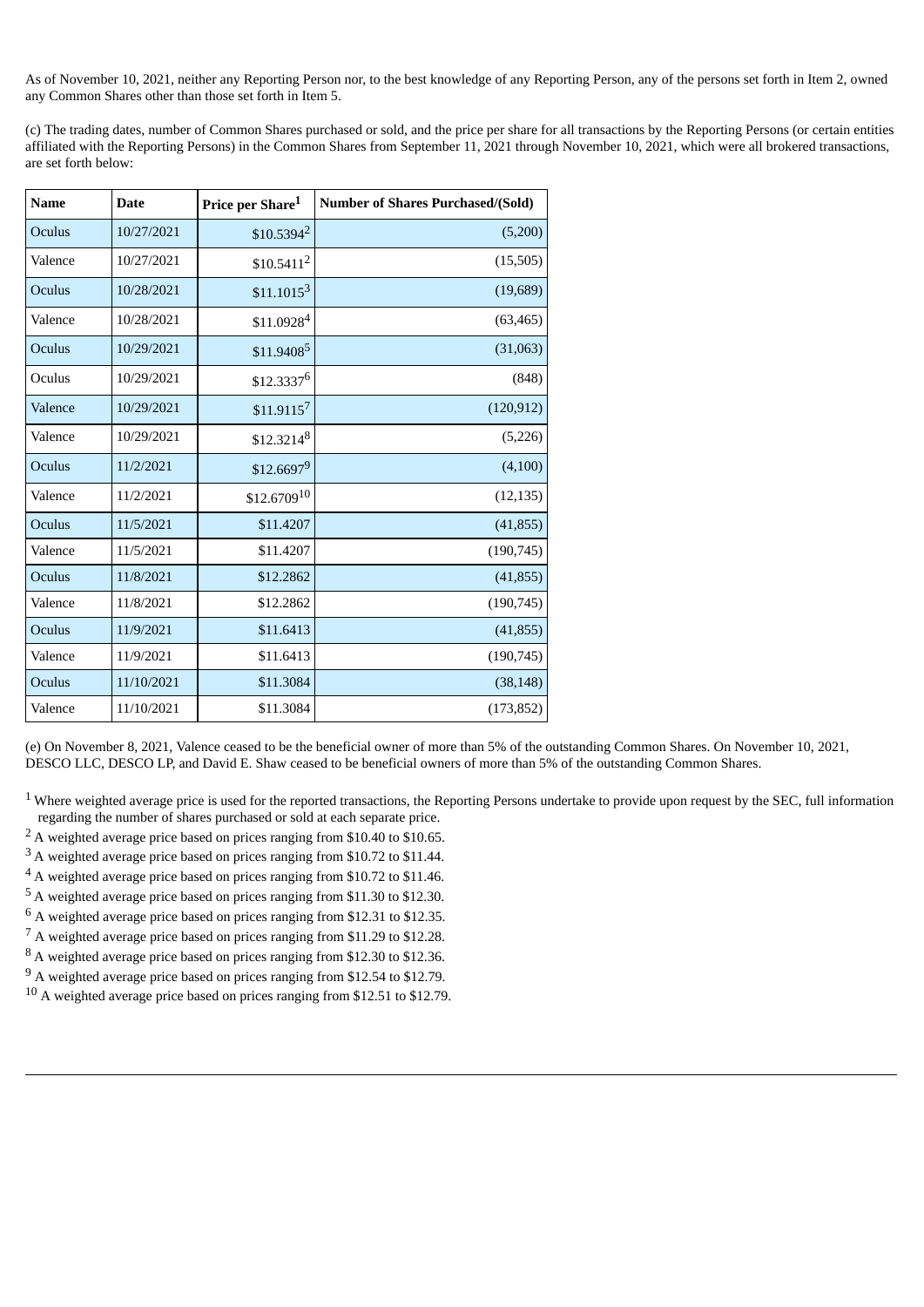# **Item 7. Material to be filed as Exhibits**

| Exhibit 1 | Joint Filing Agreement, by and among the Reporting Persons, dated August 2, 2021 (incorporated by reference to the Schedule 13D filed<br>on August 2, 2021).                                                             |
|-----------|--------------------------------------------------------------------------------------------------------------------------------------------------------------------------------------------------------------------------|
| Exhibit 2 | Form of Subscription Agreement, dated June 15, 2021, between Issuer and subscribers (incorporated by reference to Exhibit 99.1 to<br>Issuer's Form 8-K filed on June 15, 2021).                                          |
| Exhibit 3 | Warrant Agreement, dated March 23, 2021, between the Issuer and Continental Stock Transfer & Trust Company, as warrant agent<br>(incorporated by reference to Exhibit 4.1 to Issuer's Form 8-K filed on March 26, 2021). |
| Exhibit 4 | Power of Attorney, granted by David E. Shaw relating to D. E. Shaw & Co., Inc., in favor of the signatories hereto, among others, dated<br>March 1, 2017.                                                                |
| Exhibit 5 | Power of Attorney, granted by David E. Shaw relating to D. E. Shaw & Co. II, Inc., in favor of the signatories hereto, among others,<br>dated March 1, 2017.                                                             |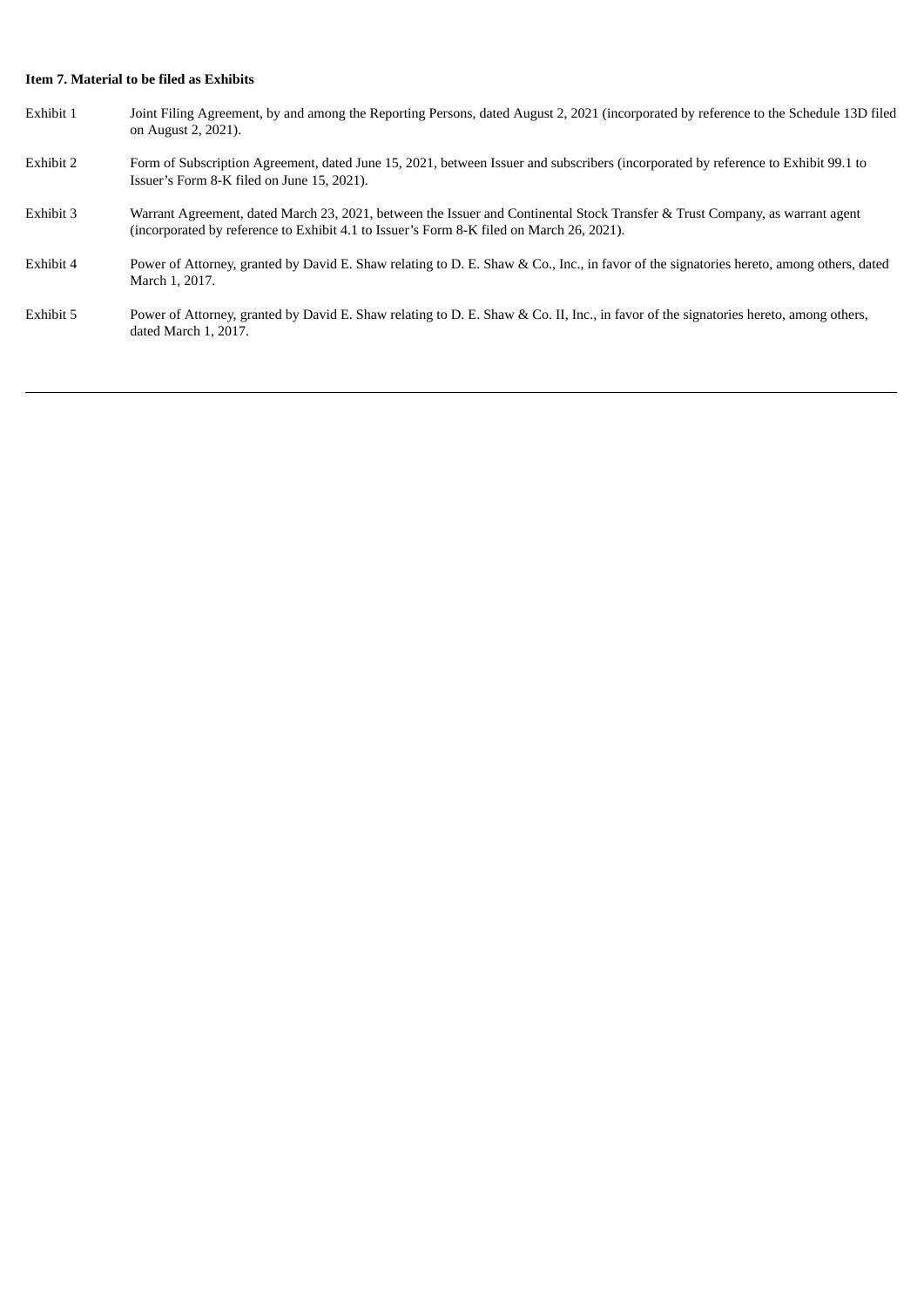## **SIGNATURES**

After reasonable inquiry and to the best of each of the undersigned's knowledge and belief, each of the undersigned, severally and not jointly, certifies that the information set forth in this statement is true, complete and correct. Powers of Attorney, dated March 1, 2017, granted by David E. Shaw in favor of Nathan Thomas, are attached hereto as Exhibits 4 and 5, and incorporated herein by reference.

Dated: November 10, 2021

D. E. Shaw Valence Portfolios, L.L.C.

By: /s/ Nathan Thomas Nathan Thomas Authorized Signatory

D. E. Shaw & Co., L.L.C.

By: /s/ Nathan Thomas Nathan Thomas Authorized Signatory

D. E. Shaw & Co., L.P.

By: /s/ Nathan Thomas Nathan Thomas Chief Compliance Officer

David E. Shaw

By: /s/ Nathan Thomas Nathan Thomas Attorney-in-Fact for David E. Shaw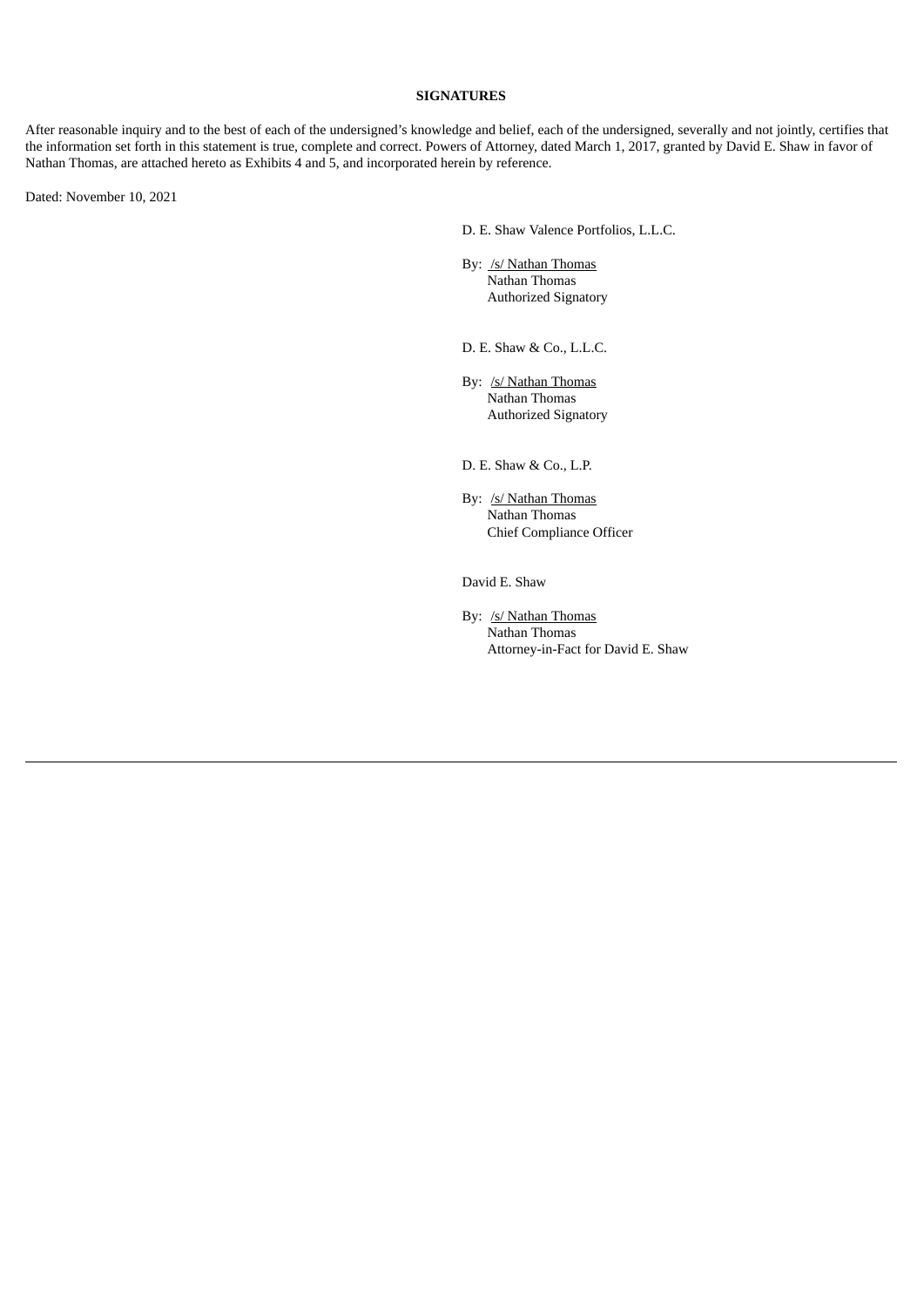## **Exhibit 4**

# POWER OF ATTORNEY FOR CERTAIN REGULATORY FILINGS INCLUDING CERTAIN FILINGS UNDER THE SECURITIES EXCHANGE ACT OF 1934 AND THE INVESTMENT ADVISERS ACT OF 1940

I, David E. Shaw, hereby make, constitute, and appoint each of:

Edward Fishman,

Julius Gaudio,

Martin Lebwohl,

Maximilian Stone,

David Sweet,

Nathan Thomas, and

Eric Wepsic,

acting individually, as my agent and attorney-in-fact, with full power of substitution, for the purpose of, from time to time, (i) executing in my name and/or my capacity as President of D. E. Shaw & Co., Inc. (acting for itself or as the general partner of D. E. Shaw & Co., L.P. and general partner, managing member, or manager of other entities, any of which in turn may be acting for itself or other entities) all documents, certificates, instruments, statements, other filings, and amendments to the foregoing (collectively, "documents") determined by such person to be necessary or appropriate to comply with any registration or regulatory disclosure requirements and/or ownership or control-person reporting requirements imposed by any United States or non-United States governmental or regulatory authority, including without limitation Form ADV, Forms 3, 4, 5, and 13F, and Schedules 13D and 13G required to be filed with the United States Securities and Exchange Commission, and (ii) delivering, furnishing, or filing any such documents to or with the appropriate governmental or regulatory authority. Any such determination shall be conclusively evidenced by such person's execution, delivery, furnishing, and/or filing of the applicable document.

This power of attorney shall be valid from the date hereof and replaces the power granted on January 1, 2017, which is hereby cancelled.

IN WITNESS HEREOF, I have executed this instrument as of the date set forth below.

Date: March 1, 2017

DAVID E. SHAW, as President of D. E. Shaw & Co., Inc. /s/ David E. Shaw New York, New York